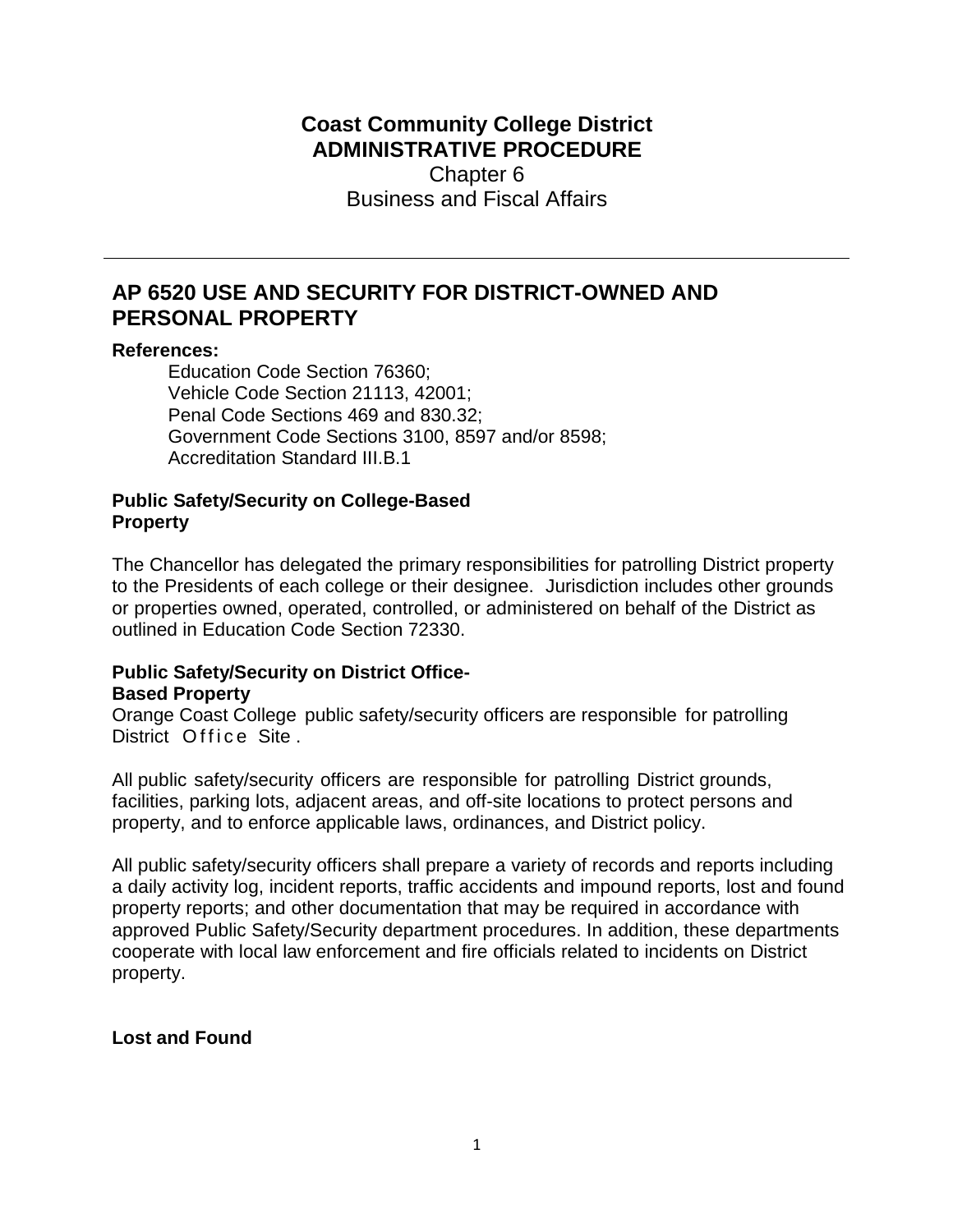Lost and Found provides for the care, restitution, sale, and destruction of unclaimed, lost, or abandoned property. The goal of Lost and Found is to ensure all lost items are returned to their rightful owner in a timely and efficient manner.

Lost and Found maintains lost and abandoned property as per the following retention schedule:

## **Value Retention Period**

Under \$300 1 month \$300 or above 3 months Cash 3 months

Property valued at \$300 or above is routinely sold at auction after the retention timeframe has passed. If no bid is made, the property is disposed of as deemed appropriate by Lost and Found. Property valued at less than \$300 is routinely disposed of after the retention timeframe has passed as deemed appropriate by Lost and Found. Disposition methods include, but are not limited to, transfer to campus department, donate to not-for-profit organization, auction/sale, and destruction.

Unclaimed cash may be returned to the finder after the expiration of the three month period, unless the cash has been found by a District employee in the course of his/her employment, in which case the cash belongs to the District.

To ensure that property is returned to the rightful owner, Lost and Found requires the claimant to provide valid picture identification and to sign-off on the property release log.

## **Authorization of Keys/Access Control Devices**

The Public Safety/Security Department is responsible for administering the process for issuance, use, and return, including monitoring, of keys/access control devices. All issued keys/access control devices are the property of the District. As such, they are subject to recall at any time.

The Chancellor or College President, or their designees, are the designated individual(s) who can authorize access to buildings, offices, etc.

Keys/access control devices will be issued only to employees of the District and to outside regular contractors/vendors who require access to service areas, when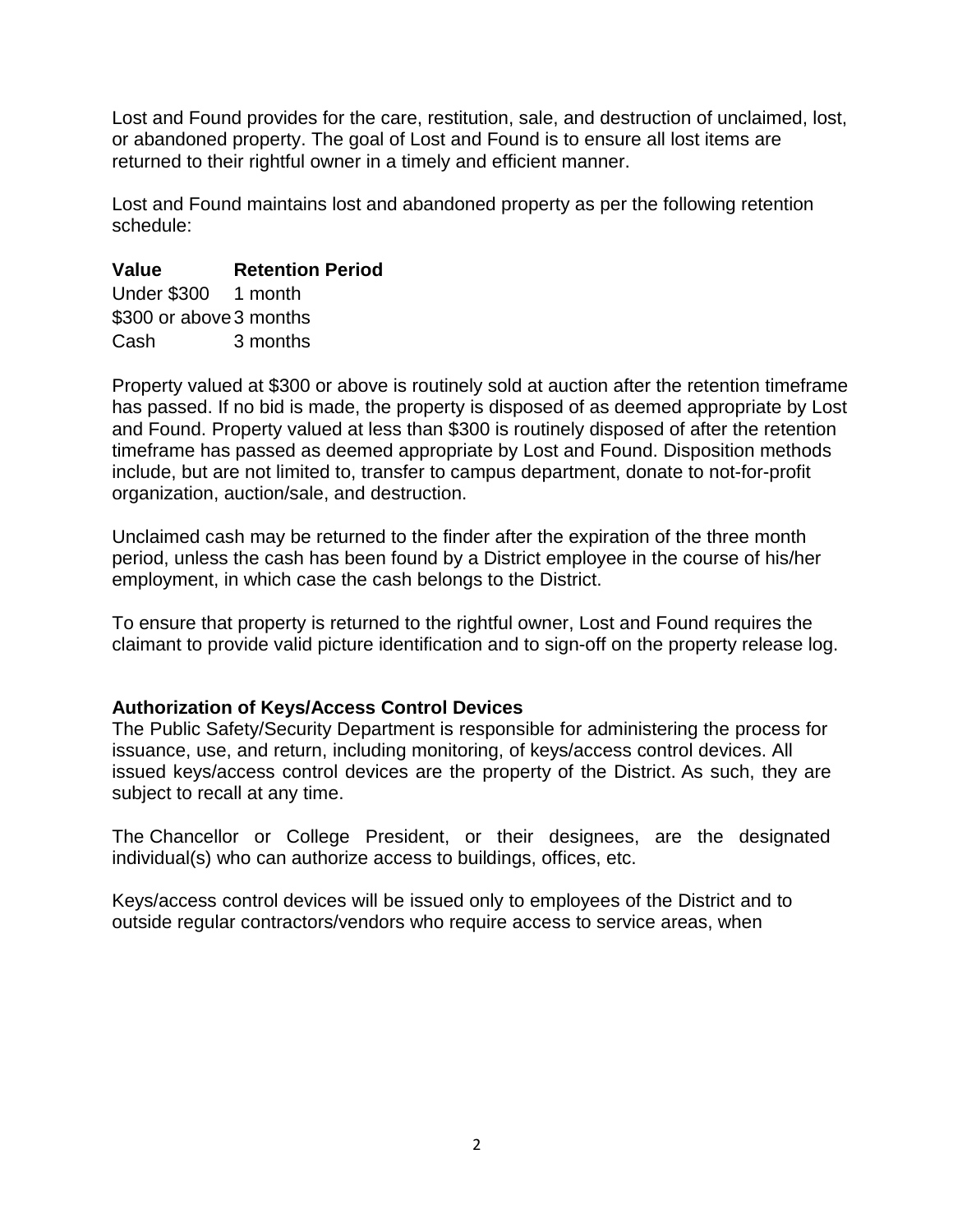approved by the Chief Administrator for Maintenance and Operations or the Public Safety/Security Department. Keys/access control devices shall not be issued to students, student workers, or short-term workers. Exceptions to this procedure can only be made by the appropriate College President.

Upon a change in assignment within the District, employees shall turn in any keys/access control devices no longer needed to the Public Safety/Security Department, College President, or designee.

Under no circumstances shall keys/access control devices be loaned to an unauthorized person.

Part-time faculty shall turn keys/access control devices in to the appropriate Public Safety/Security Department at the end of each semester (if not returning the subsequent semester).

#### **Key/Access Control Device Request**

To order a key/access control device, a request must be submitted to the College President, designee, or to the Public Safety/Security Department.

#### **Key/Access Control Device Responsibility**

The person who signs for the key/access control device assumes the responsibility for it. Any lost or stolen key/access control device must be immediately reported to the Public Safety/Security Department immediately and a report filed. Fees due to lost/stolen/missing keys/access control devices are required to be paid prior to issuance of replacement keys/access control devices. In the case of employee separation from the District, all keys/access control devices must be returned to the Public Safety/Security Department. Appropriate fees will be assessed for all unreturned keys/access control devices.

## **Key/Access Control Device Duplication**

Each District key/access control device belongs to the District and shall not be duplicated. Any unauthorized duplication of a District key/access control device is a violation of Penal Code Section 469 and is punishable with a fine or imprisonment.

#### **Fixed Assets**

The District will maintain a fixed asset inventory system. Fixed assets include furniture, computers, vehicles, etc. costing in excess of \$1,000.

The District will conduct a physical inventory of fixed assets on a periodic basis. This listing will include a description, name, identification numbers, original cost, date of acquisition, location, and funding source.

## **Transfer of Assets**

In the event that fixed assets are moved within District boundaries, the manager in each respective area must approve the request. In addition, notice must be sent to the site designated Inventory Control employee.